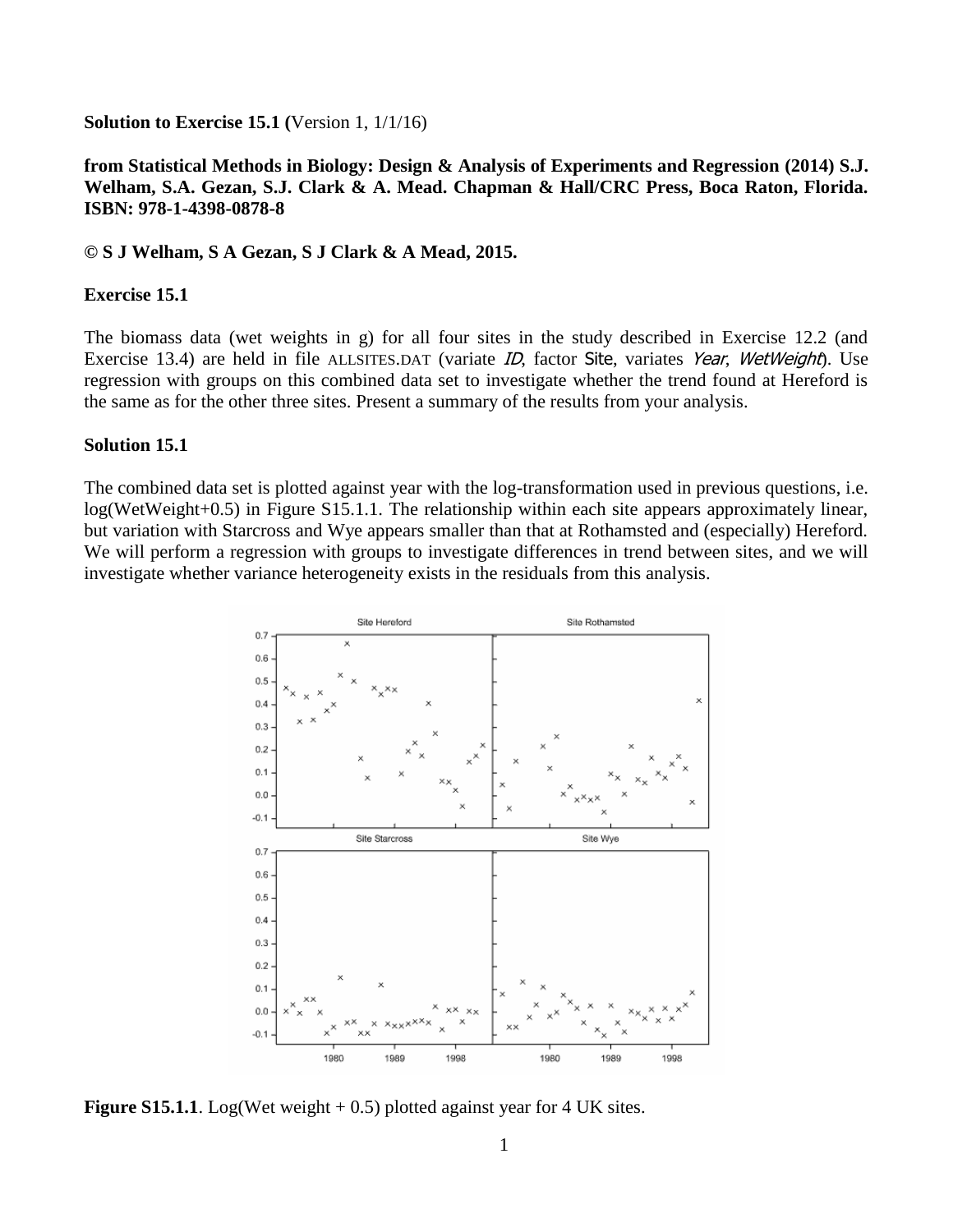We start by fitting the most complex (separate lines) model, and will then progressively simplify this if possible. This initial model is written in symbolic form as:

| Response:              | logWt             |  |  |
|------------------------|-------------------|--|--|
| Explanatory component: | $11 + Year*$ Site |  |  |

A composite set of residual plots are shown in Figure S15.1.2. There is a suggestion of some variance heterogeneity but it is not marked. The incremental ANOVA table for this model is shown in Table S15.1.1, and shows that the separate lines model cannot be simplified.



**Figure S15.1.2**. Composite set of residual plots (based on standardized residuals) from separate lines model for log-transformed wet weights.

Table S15.1.1 Sequential ANOVA table for separate lines models for response variate *logWt*.

| Term added  | Incremental<br>df | Incremental<br>SS | Mean<br>square | Variance<br>ratio | $\boldsymbol{P}$ |
|-------------|-------------------|-------------------|----------------|-------------------|------------------|
| + Year      |                   | 0.0767            | 0.0767         | 7.980             | 0.006            |
| + Site      | 3                 | 1.9170            | 0.6390         | 66.457            | < 0.001          |
| + Year.Site | 3                 | 0.3374            | 0.1125         | 11.695            | < 0.001          |
| Residual    | 107               | 1.0288            | 0.0096         |                   |                  |
| Total       | 114               | 3.3599            |                |                   |                  |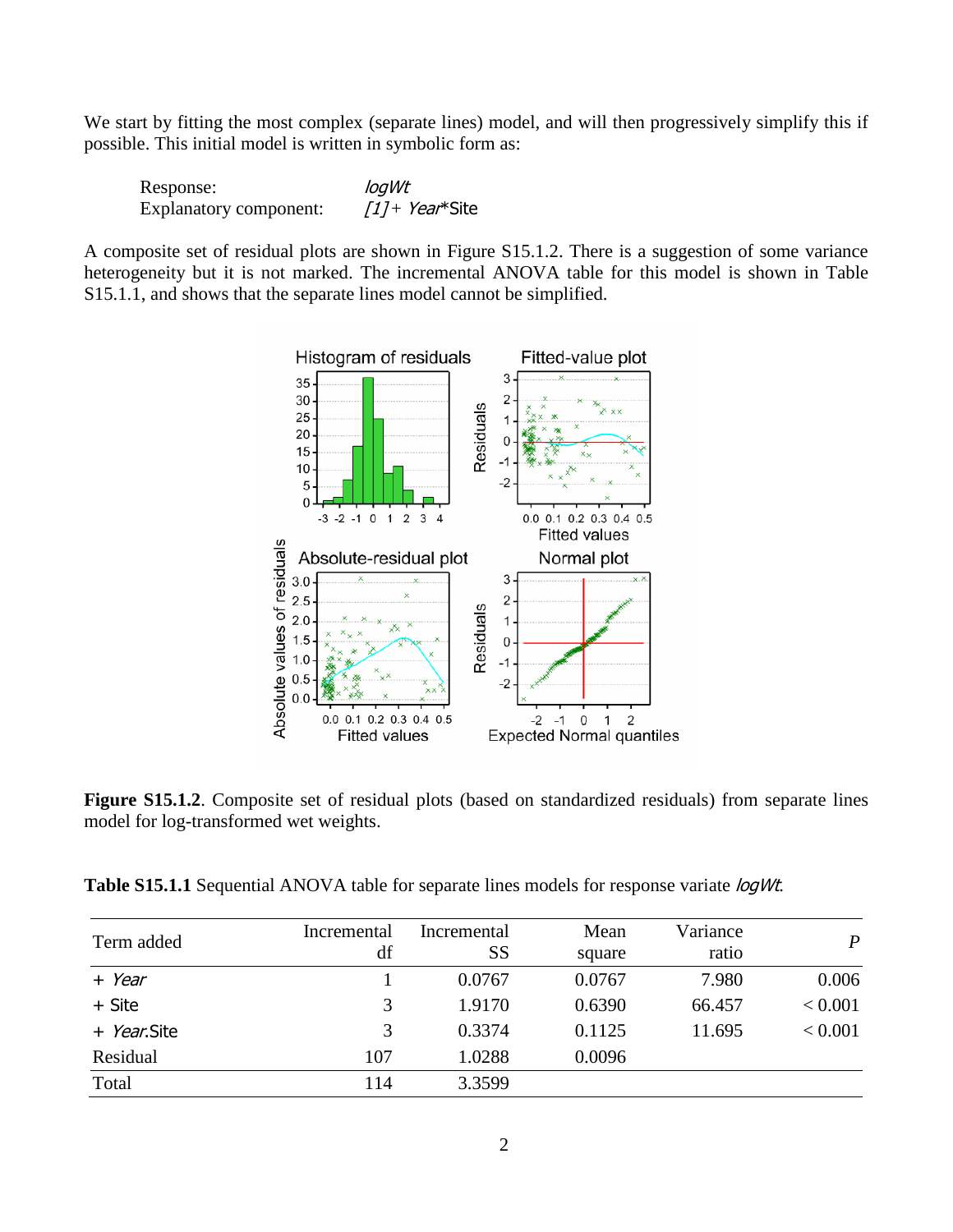The separate lines model is therefore our candidate predictive model, so we investigate a little further. There is a slight suggestion of skewness in the histogram and of variance increasing with the mean in Figure S15.1.2. We can repeat the fitted values and absolute residuals plots, colouring residuals by Site (Figure S15.1.3) to see whether there is homogeneity of residuals across sites. It seems clear that variation at Starcross (green triangles) and Wye (purple crosses) is lower than variation at Rothamsted (red squares) and Hereford (blue lozenges), and this does appear to be related to predicted values. However, alternative transformations (eg. cube root) are even less successful in stabilising the variance. We might think of using a different probability distribution but there is no obvious non-Normal distribution for this type of continuous data. If we compare these results with analysis of the untransformed wet weights (not shown) then it clear that the current analysis gives a large improvement.



**Figure S15.1.3**. (a) Fitted values plot and (b) absolute residuals plot coloured by site (Hereford = blue lozenges; Rothamsted = red squares; Starcross = green triangles; Wye = purple crosses).

We proceed to summarize results from analysis of the log-transformed wet weights. The model accounts for 67.4% of the variation in log-transformed wet weights (adjusted  $R^2 = 0.674$ ). The parameter estimates are shown in Table S15.1.2 (using the first-level-zero parameterization defined in Section 15.1.2.3) and these estimates can be used to construct the following predictive relationships:

| Hereford:   | $log Wt(Year) = 27.02 - 0.0134 \times Year$ |
|-------------|---------------------------------------------|
| Rothamsted: | $logWt(Year) = -6.69 + 0.0034 \times Year$  |
| Starcross:  | $log Wt(Year) = 2.38 - 0.0012 \times Year$  |
| Wye:        | $log Wt(Year) = 1.57 - 0.0008 \times Year$  |

Considering these combined estimates of slope, only the slope for Hereford is significantly different from zero. We can conclude that there is a decrease in (log-transformed) wet weights over time at Hereford, but not at the other sites.